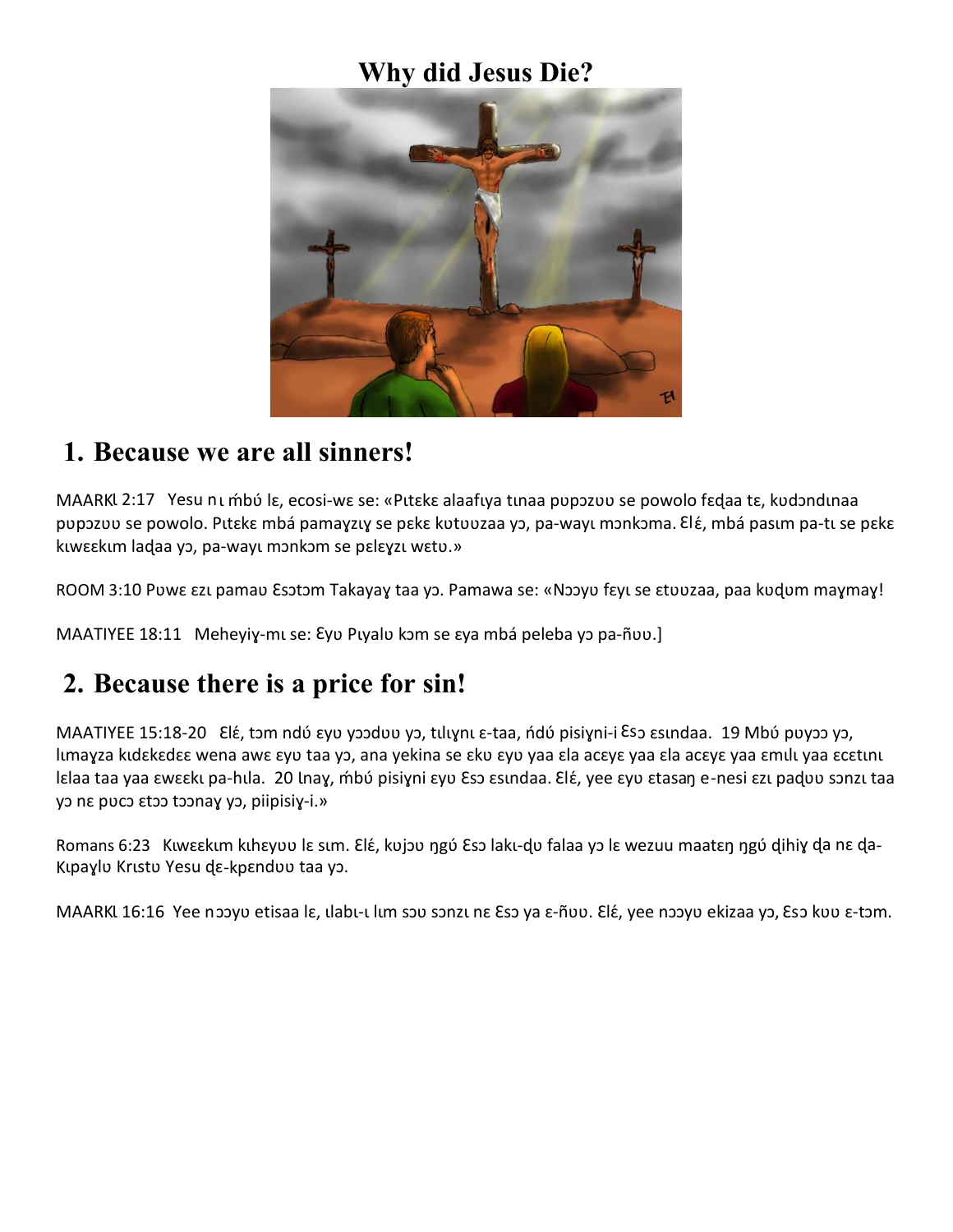

**There is a price for sin!**

## **3. Because Jesus died and paid for our sins on the cross!**

MAATIYEE 1:21 Eluluu pıya ήgá lɛ, ŋyaa-kɛ se Yesu, mbú puyɔɔ yɔ, ήgá kɔŋnı ɛyáa ñuu yabu nɛ kalızı-wɛ pakιwεεkιm taa.»

ROOM 5:8 ɛlɛ́, ɛsɔ ñawılı-dʊ ɛzıma mbʊ́ ɛsɔɔlı-dʊ yɔ. Mbʊ́ pʊyɔɔ yɔ, alıwaatʊ ndʊ́ dukɛ kɪwɛɛkım ladaa yɔ eyeba nɛ Krɩstʋ sɩ ɖɔ-yɔɔ.

YOHANEESL 3:16 Mbύ puyoo yo, Eso soolι εγάa siŋŋ. Pu-yoo εha ε-Pιyalu εgbamιyε se weyi εwεnι lidau ε-yoo lε, ɛtaatɛŋɛlɩ, ɛlɛ́, ehiɣ wezuu maatɛŋ.

MAATIYEE 18:11 Meheyiy-mu se: Eyu Puyalu kom se aya mbá peleba yo pa-ñuu.]

### **4. Salvation is a free gift, not by good works. You must take God's word for it, and trust Jesus alone!**

EFεελί 2:8-9 E-lootiye ndί dι-yɔɔ εtιηnι lidau ηgύ ιwεnι Krιstu yɔɔ yɔ ku-yɔɔ nε εya mι-ñυυ. Pltεkε mι-cɔlɔ pılınaa, Esɔ kʋjɔʋ pıkɛnaa. Pıtɛkɛ mı-tʋma yɔɔ pıyabı mı-ñʋʋ. Pılabı mbó se nɔɔyʋ ɛtaakʋndı.

TIITI 3:5 ɛyabɩ ɖa-ñʋʋ. Pɩtɛkɛ se ɖɩlabɩ tʋma kɩbana yɔɔ ɛlabɩ-ɖʋ ḿbʋ́. Ɛlɛ́, ɛna ɖa-pʋtɔdɩyɛ yɔɔ ɛlabɩ-ɖʋ ḿbʋ́. Eyabι da-ñυυ nε pιtιηnι lιm mbύ pυ-yɔɔ Fezuu Kidedeu tιηnaa se dιpιsι εyáa kıfama yɔ. Pılabı ḿbύ se dihiy wezuu cayo kıfam.

TUMA LABU 4:12 Ñvu yaḍu nɔɔyu fɛyi nɛ pitasini-i. Mbʊ́ puyɔɔ yɔ, ɛ̃sɔ talizi nɔɔyu kedena yɔɔ cinɛ se pitinni ɛ́lɛ́ yɔɔ nɛ pɩpɩzɩ pɩya ɖa-ñʋʋ.»

# **5. We must put our faith and trust in Christ alone!**

MAARKl 9:23 Pee de Yesu pɔzι-ι se: «Pılabı εzıma nɛ ŋtɔŋ se yee manpızıɣ? Weyi ɛwɛnı lidaʋ ɛsɔ yɔɔ yɔ, pʋyʊ nɔɔyʋ fɛyɩ se Ɛsɔ ɛɛpɩzɩɣ ɛlabɩ-ɩ-pʋ.»